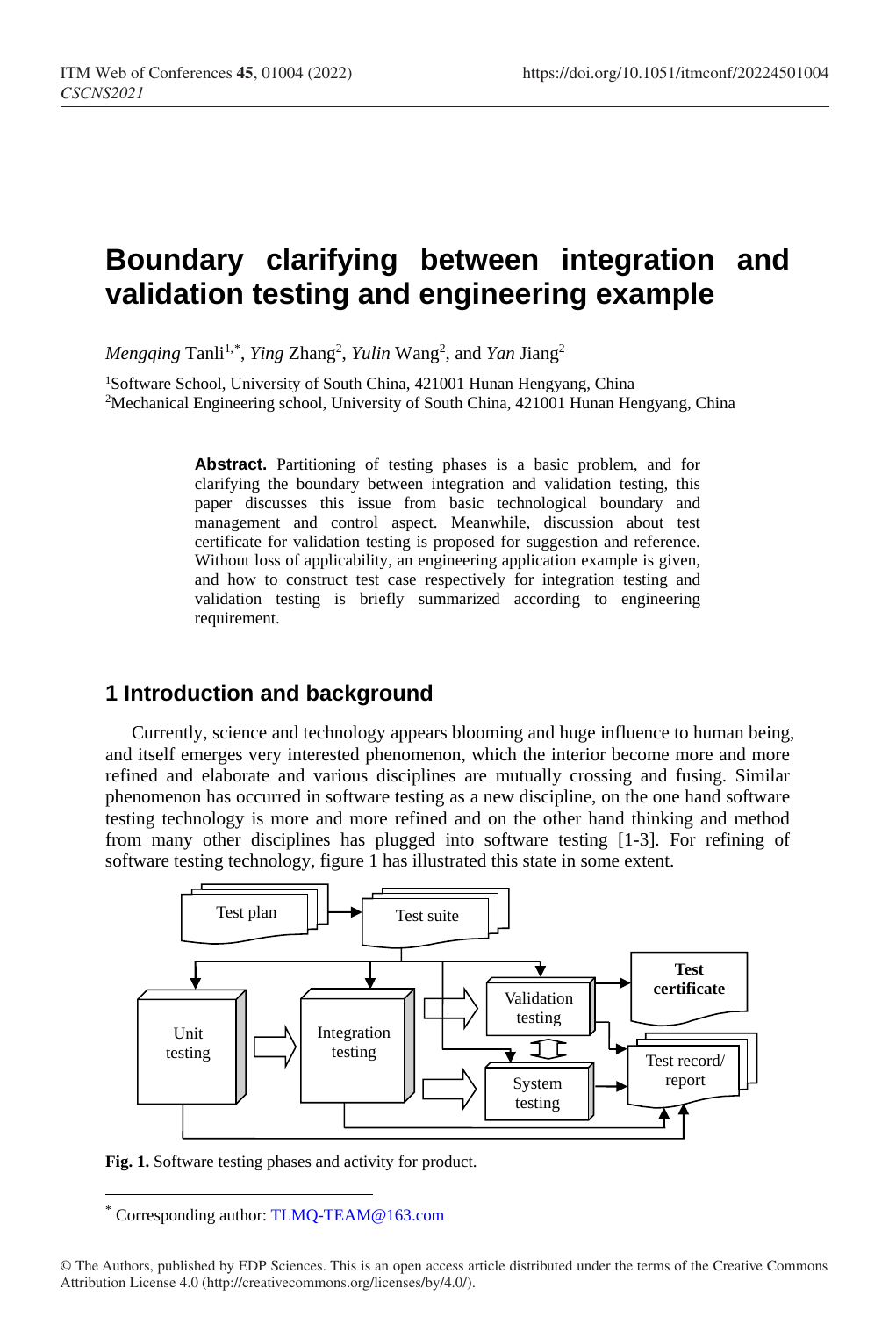Integration testing has been known a lot for software engineering in academia and industry practitioners, as the assembling for producing of mechanical and electronic product. However, validation testing is not so similar like "Verification File" for a construction. In fact, validation testing has been done by developer and test engineer in producing of software product, for example, the smoke test for a baseline product [4]. Today, software testing had been toward independent and specializing after the first software testing conference is opened in The University of North Carolina System and the IEEE paper referring testing data is delivered by John Good Enough and Susan Gerhart in 1972 [5].

However, the misunderstand that software testing is lonely for software producing process and software engineering must be avoided [6]. Factually, software testing has penetrated all phase of software producing process.

### **2 Basic technological boundary**

In following description, we will discusses the basic technological boundary between integration testing and validation testing, it mainly refers three aspects: definition, subjective and content.

#### **2.1 Basic definition**

As we known, integration testing is defined as the synthetic testing which units and modules is combined together to judge whether it will work sucesussfully in terms of the specification. And integration testing is a testing activity while unit testing is finished.

However, validation testing is confirming testing of judging whether the software finished product is qualified and has been meet to release.

#### **2.2 Main subjective**

The subjective of integration testing is generally test whether assembling of units and modules can be run correctly and exactly.

But, the subjective of validation testing is usually confirm whether the whole software/system is qualified and can be leave the producer.

#### **2.3 Typical content**

Generally, integration testing is a mainly black-box testing, and its main content include two parts, that is, data testing and function/state testing [7]. For data testing, safety testing, usual & boundary value testing, and format & interface testing are three typical aspects. For function/state testing, it may be noticed that failure function/state should be be tested besides testing usual function/state. More details are shown in figure 2.

Correspondingly, the viewpoint of validation testing should be user and focus on the implementation of requirement of user. Here, we considered with actual experience, validation testing of software product should include following four processes: (1) Smoke test of baseline product, (2) Software configuration testing, (3) Business-based scenario testing, (4) Data-based scenario testing. Figure 3 has demonstrated the details of validation testing activity.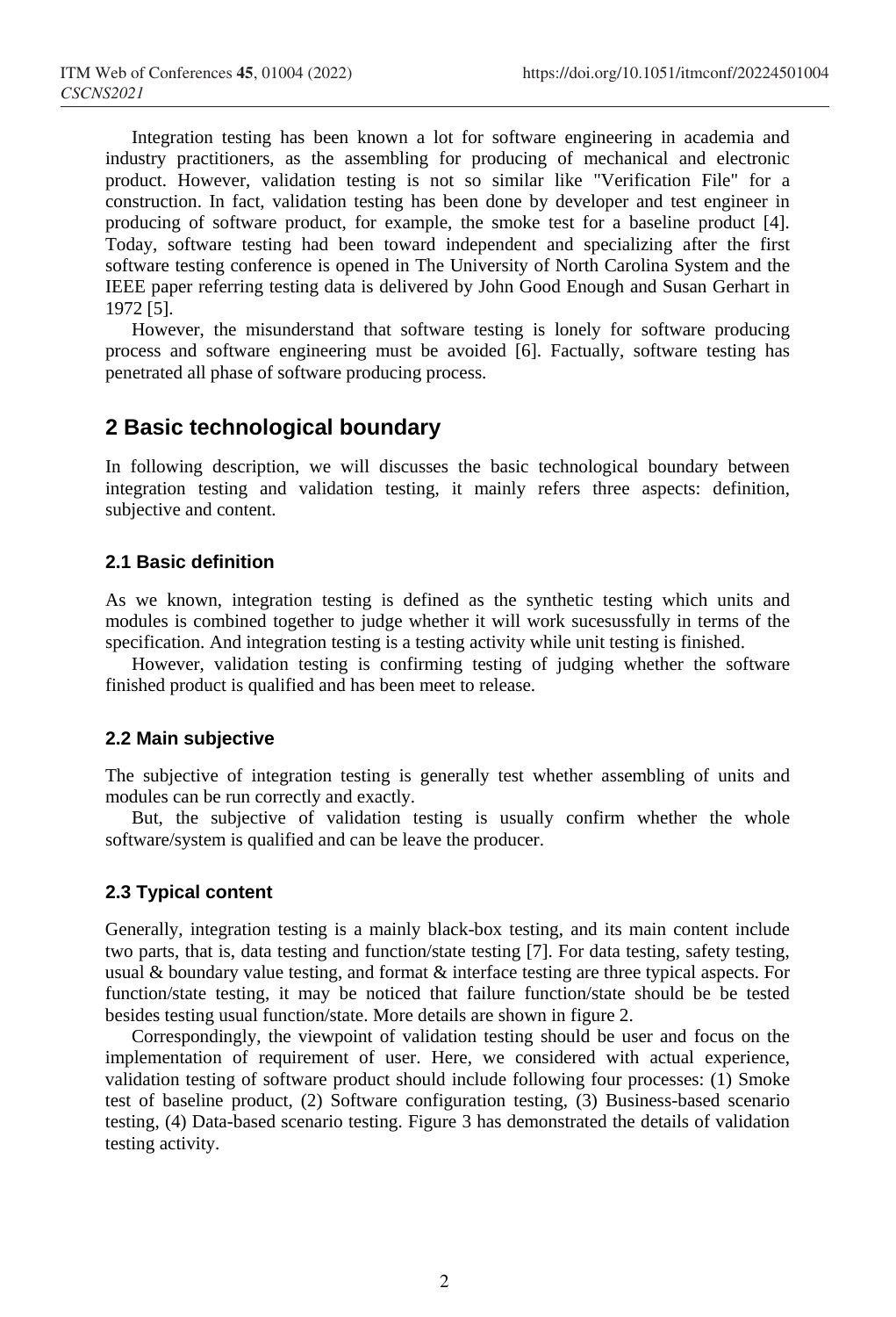

### **3 Further boundary for management and control**

**Fig. 2.** Typical contents of integration testing activity

Aspects of management and control should be taken into account to clarify boundary between integration testing and validation testing, and there are three points to pay attention as follows.

#### **3.1 Duty and task**

The duty and task of integration testing is generally test whether assembling of units and modules can be run correctly and exactly and it focuses on the process of software producing.

But, the duty and task of validation testing is usually confirm whether the whole software/system can be released and leave the producer. As a consequence, it focuses on the result of software producing.

#### **3.2 Administration and juristiction**

For boundary clarification between integration testing and validation testing, administration and juristiction will be the most important deference

In software producing organization, integration testing may be operated by programmer and tester in programming department and within juristiction of developing department, however, validation testing must be executed by independent tester and within juristiction of testing department.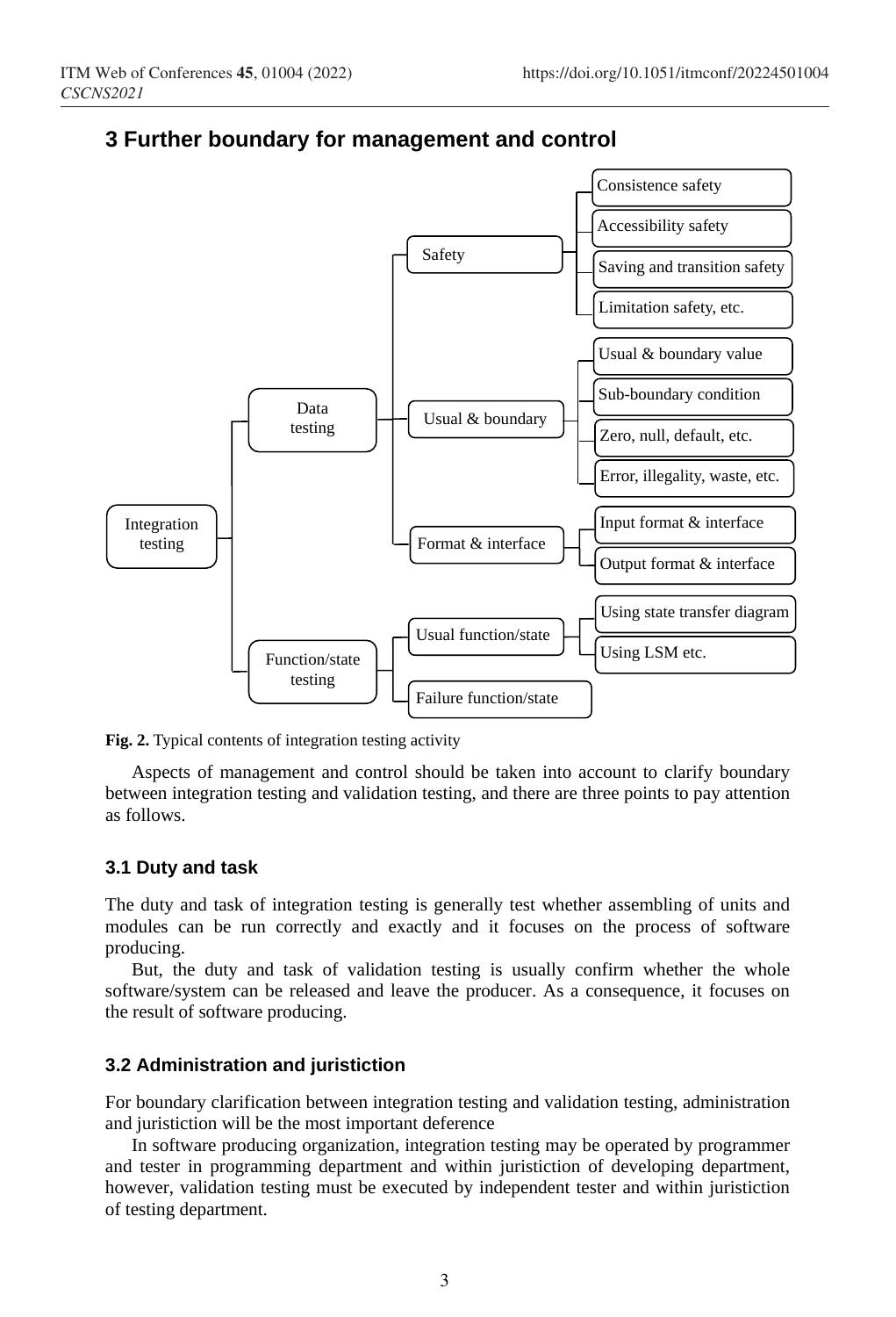#### **3.3 Influence extent**

Because integration testing is operated by programmer and tester in the process of software producing, integration testing can mainly influence the internal part of software producing organization. However, validation testing will determine whether the whole software/system can be released and leave the producer, so the influence extent of validation testing will extend to user and customer.



**Fig. 3.** Usual contents of validation testing activity

## **4 Discussion of test certificate for validation testing [5,6]**

Now, the test certificate is lack for software product, not only on-line, but also offline. Generally, before all kinds of product leave the producer, it must be passed by finishing test and guaranteed with a test certificate. Why not for software product?

#### **4.1 Role and function of test certificate**

At first, test certificate can be constructed as a part of quality assurance system of software product [10] like a qualified mark. Of curse, like other products, test certificate or qualified certificate should become a certifying mark [4] for software product. By which, users will know that this software had been tested with rigid specification and testing measurement and this product can be used in safety.

Additionally, the test certificate can also be identification of the producer and its product, especially with authority of government license in some extent.

#### **4.2 Type and format of test certificate**

For issuing type of test certificate or qualified certificate, three types can be generally used for factual software product. (1) Postmark/stamp type, this type is fitted to small software product, and its shape and format may be set up in terms of software producer respectively,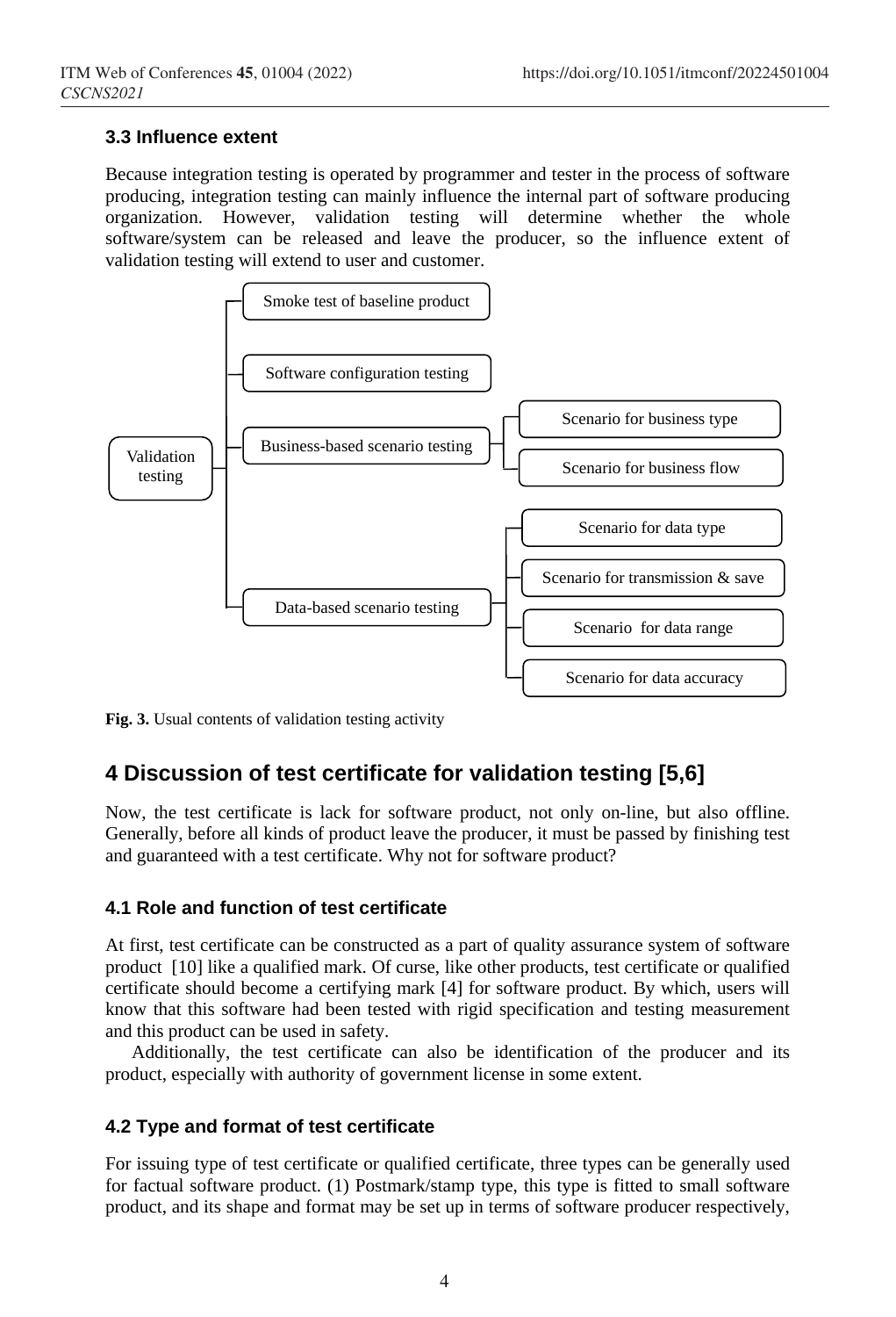and items should include tester code. (2) Card type, this type is usually used in material object of general software product. The shape and format of this type may be set up in terms of software producer respectively, but items should include: a.Brand, b. Name, c. Grade, d.Tester code, e.Standard code, f. Other comment. (3) File type, this type can be applied in large scale software product, in particular, it is fitted to safety-critical software/system. The shape and detail format of this type must be obliged to specified standard, and items should include: a.Brand, b. Name, c. Product standard code, d. Grade, e. Tester code, f. Safety standard code, g. Other comment.

#### **4.3 Condition of issuing and presentation of test certificate**

Before issuing and presentation of test certificate for a software product, following conditions must be met: (1) Business-based and data-based scenario testing for validation testing is passed [4]. (2) Software configuration testing is passed [12]. (3) System testing required is passed [12]. (4) α testing - if necessary - is passed [7].

#### **4.4 General procedure of issuing test certificate**

The issuing and presentation of test certificate must be done by independent test department for any software producer, and the duty must be responsible by a particular people. As a result, following requirements must be Confirmed: (1) All testing contents are passed. (2) All items of software product are correct and consistent. (3) Tester information is right. (4) Special disposing is aware and controlled by manager.

#### **4.5 Usage of test certificate**

- Being able to leave the software producer.
- Important material to appraise safety responsibility accident.
- Main basis and accordance of government supervising.

## **5 Engineering example focusing distinguish of test design [7-10]**

In order to give an actual demonstration of boundary clarifying between integration testing and validation testing, here, we discusses the deference of construction of test case [8,9] each other with the examples of PQMS2 (Product Quality Monitoring Software 2.0).

### **5.1 Test design of integration testing based on improving efficiency**

Construction of test case must synthetically consider quality, progress and cost, but the progress should be main point for integration testing. Of course, how to decrease the execution time of test suite is a main aspect, and we have proposed a grey-box approach to do it. About grey-box approach, details may refer [11]. Table 1 has demonstrated the result of applying grey-box approach to improve efficiency for integration testing in PQMS2.

|               | According to   | According to testing time |                        |  |  |
|---------------|----------------|---------------------------|------------------------|--|--|
|               | testing number | Execution time/min        | Efficiency improvement |  |  |
| Theoretically | 333%           | 88.00                     | 438%                   |  |  |
| Factually     |                | 34.16                     | 398%                   |  |  |

**Table 1.** Efficiency improvement of applying grey-box approach.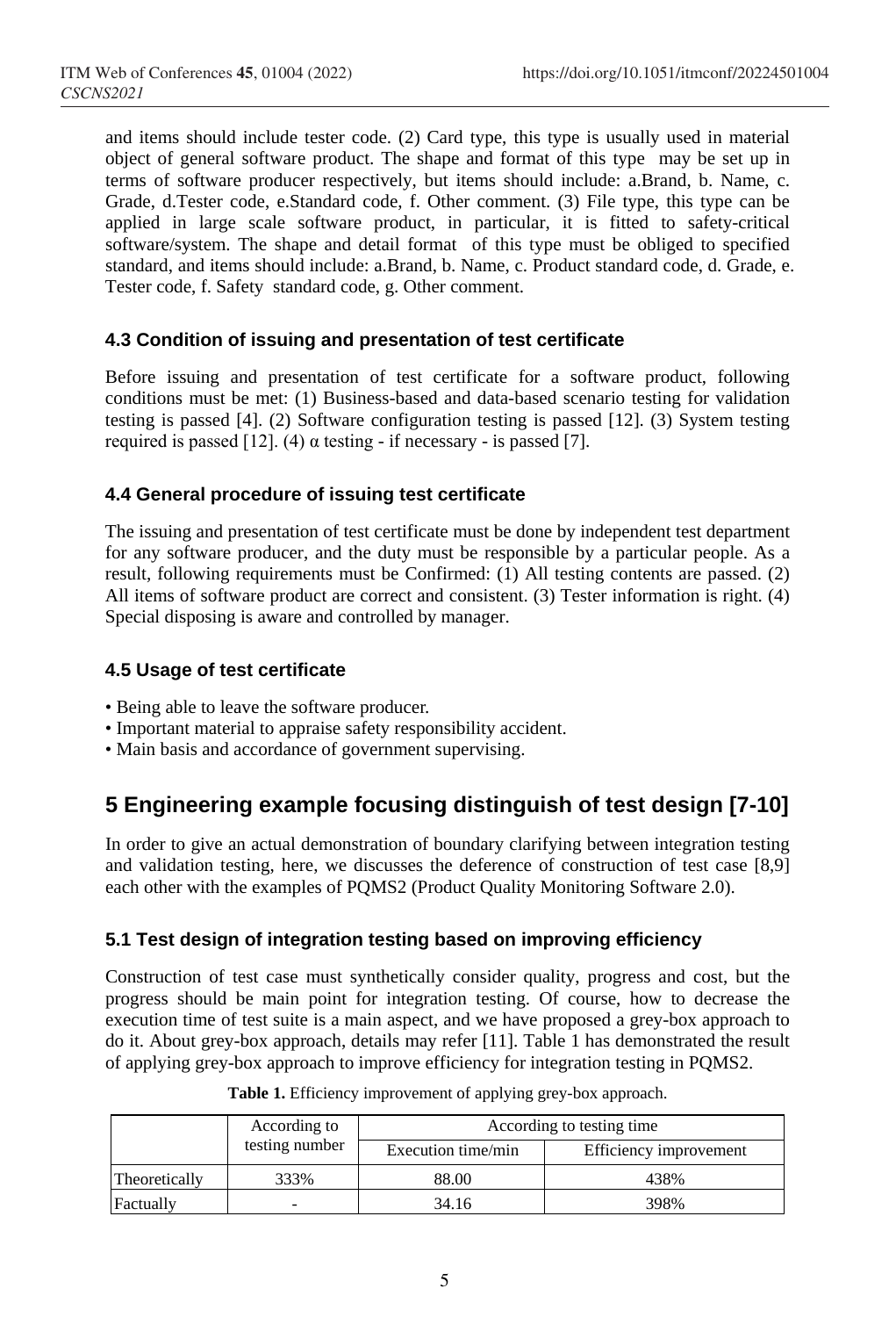#### **5.2 Test design of validation testing based on assuring quality**

As a consequence, construction of test case for validation testing should be consider two aspects as follows.

(1) Construction based on actual business scenario

In order to assure the software product quality, test case of validation testing should be conducted based on actual business scenario [14]. Table 2 has shown the distribution of business scenario of test case construction in smoke test of validation testing in PQMS2.

|                     | Median | XAve | <b>NP</b> |   |  | Sum | Percent |
|---------------------|--------|------|-----------|---|--|-----|---------|
| Purchase inspection |        |      |           | - |  |     | 27.2%   |
| Process inspection  |        |      |           |   |  |     | 54.6%   |
| Finish inspection   |        |      |           |   |  |     | 18.2%   |

**Table 2.** Construction based on actual business scenario.

As shown in table 2, three test cases for control chart are used in purchase inspection and it occupies 27.2%. Six test cases for control chart are applied in process inspection and it is 54.6%. Two test cases for control chart are utilized and it has ratio of 18.2%. This result of percent has perfectly revealed the actual distribution status.

(2) Construction based on actual data scenario

Data is the base of software testing, and construction of test case of validation testing should be based on actual data scenario [15,16]. Table 3 is actual scenario distribution of data input in constructing of test case of "Smoke Test".

|              | Manually<br>input | Input appling<br>digital gauge | Input from saving<br>data | Input with Notepad of<br>Windows |
|--------------|-------------------|--------------------------------|---------------------------|----------------------------------|
| Median chart | 60                | 70                             | 60                        | 40                               |
| XAve chart   |                   | 40                             | 90                        |                                  |
| X chart      |                   | 12                             |                           |                                  |
| NP chart     | 20                |                                |                           | -                                |
| P chart      |                   |                                |                           | 16                               |
| C chart      |                   |                                |                           | 12                               |
| U chart      |                   |                                |                           | 12                               |
| <b>SUM</b>   | 80                | 122                            | 150                       | 80                               |

**Table 3.** Construction based on actual scenario for data input mode and type.

Form table 3, the number of manually input data is 80, and the number of input data appling digital gauge is 122, while the number of input data from by saving is 150, but input data with Notepad of Windows only has 80 bathes. This kind of distribution is fitted to application status of actual factory.

Consequently, Table 4 is the actual scenario distribution of data value in constructing of test case of "Smoke Test"for validation testing in PQMS2.

| <b>Table 4.</b> Construction based on actual scenario for data value. |  |  |  |
|-----------------------------------------------------------------------|--|--|--|
|-----------------------------------------------------------------------|--|--|--|

|                     |       | Data accuracy | Data dimension |           |           |
|---------------------|-------|---------------|----------------|-----------|-----------|
|                     | 0.001 | 0.01          | 0.1            | $10^{-2}$ | $10^{-1}$ |
| Distribution status |       |               |                |           |           |

Table 4 implies that construction of test case in validation testing has distributed for all kind of reasonable values.

In a word, construction of test suite for integration testing should be based on improving efficiency, and applying grey-box testing technique is good way for decreasing the